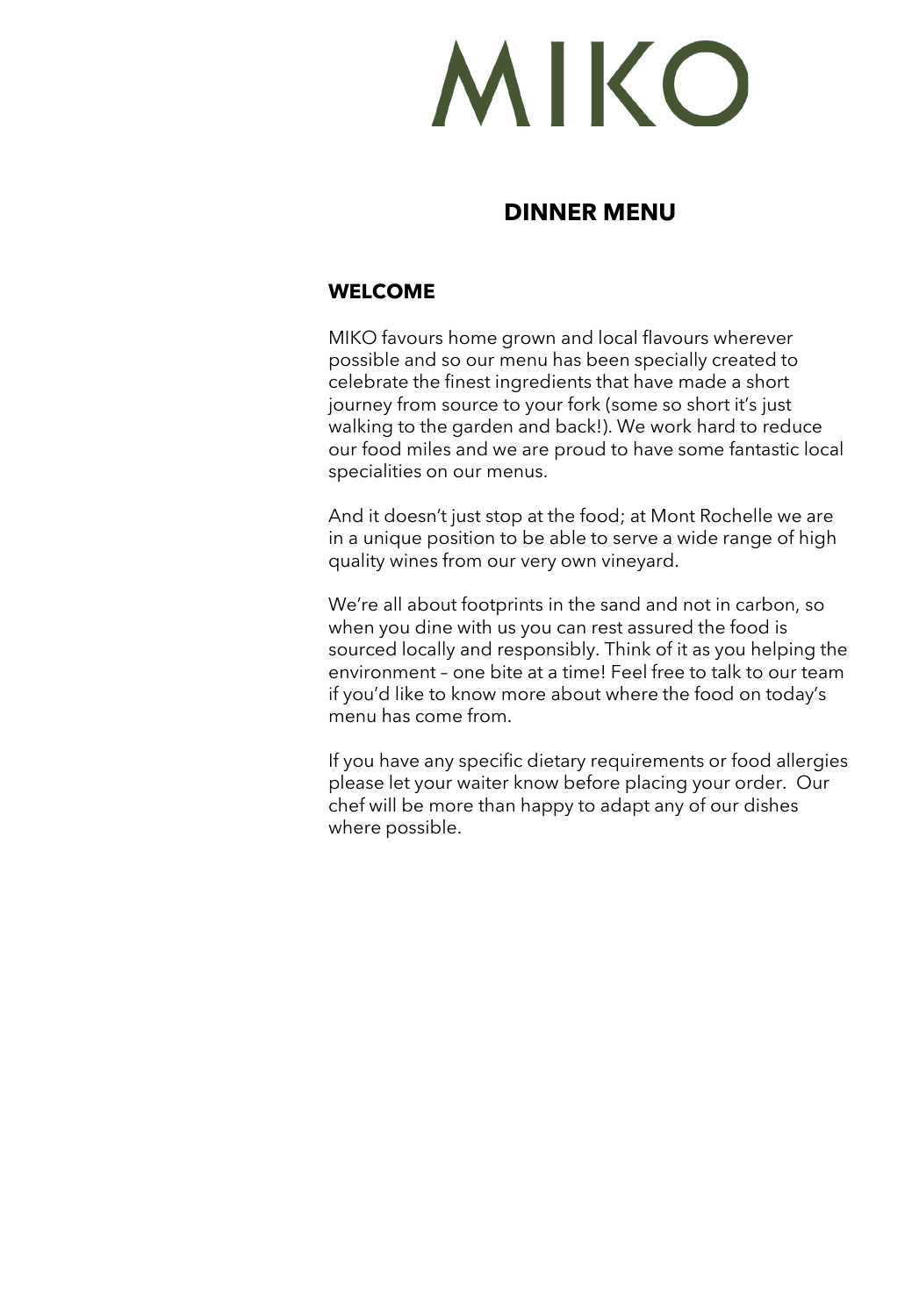# MIKO

## **STARTERS**

## **Seared beef carpaccio (G)(M)(E)(Mu)(Sp) R120**

Crispy ciabatta, parmesan, locally reared beef fillet, slaphakskeentjies and baby mustard leaves

#### **Smoked snoek "Caesar salad" (F)(E)(M)(G)(Mu)(Sp)(Po) R125**

Iceberg lettuce, Langbaken Karoo crumble and anchovy savoury custard, homemade pancetta bitterballen, chive oil, smoked snoek floss and pancetta croute

### **Gem squash velouté (Vg)(Ga)(Sp)(Mu) R115**

Mushroom panna cotta, baby marrow, pea shoots, buckwheat cracker and nutmeg gel

#### **Onion and garden herb bhaji with quinoa (Sp)(N)(Ga)(VG)(C) R105**

Jewelled quinoa, avocado purée, coconut yoghurt chutney, olive achar and poppadum

# **Ham hock & leek ravioli (G)(Sp)(E)(Ga)(M)(C)(Po) R125**

Jus au lait, garden peas, chorizo crumbs and red onion with Rozendal vinegar and apple gel

### **Winter vegetable tart (V)(G)(M)(Sp) R110**

Feuille de brick pastry, cauliflower, pickled daikon, golden beet, ricotta cheese and barley, sweet potato crisp with burnt red pepper dressing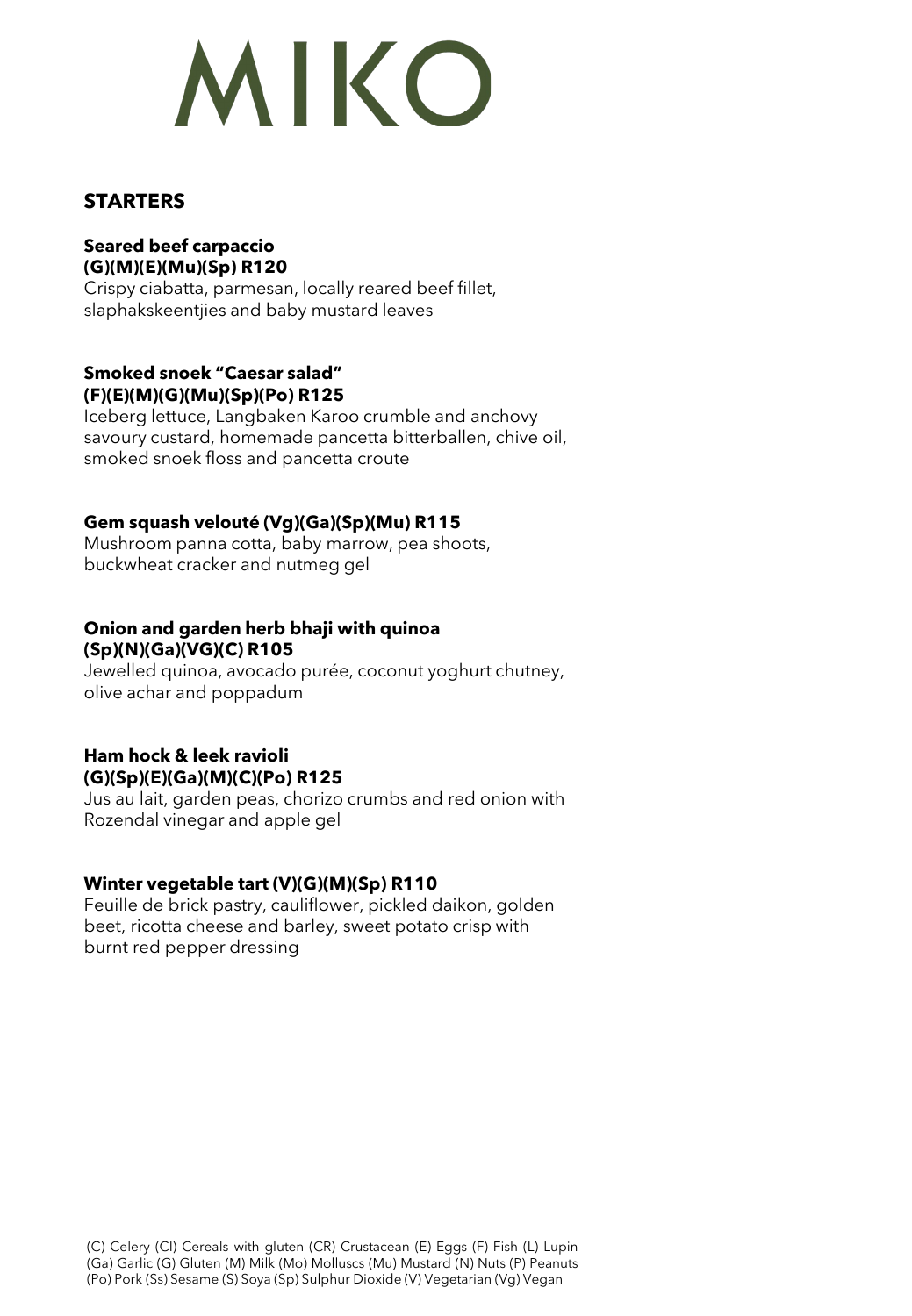# MIKO

### **MAINS**

# **Beef fillet (M)(Sp)(C)(Ga) R265**

Chargrilled beef fillet, crispy polenta, charred carrot, carrot purée, broccoli, roast garlic jus and rosemary cream

#### **Free range chicken supreme (M)(Sp)(Ga) R195**

Garden pea purée, crushed potato with capers and parsley, buttered mange tout and edamame beans with truffled mushroom cream

#### **Sustainable market fish (F)(Mo)(Sp)(Ga)(M) R255**

Pan-fried market fish with saffron mussel velouté, leeks, tomato jam and chana dahl with baby spinach

#### **Local venison loin (Sp)(C)(N)(M)(Ga)(Po) R275**

Venison loin with port-pear, butter-whipped sweet potato, wilted spring onion, pancetta infused baby cabbage, walnutdate cream and pearl onion jus

## **Braised lamb neck (Ga)(C)(M)(Sp)(Mu) R235**

Apricot & tarragon dumplings in red wine lamb sauce, caramalised cauliflower, baby beets and brussel sprout leaves, with crispy goat's cheese

### **Pan-fried tofu gnocchi with butternut tranche (G)(S)(N)(Ga)(Vg) R185**

White onion purée, thyme & molasses glaze, caramelised garden baby corn, wild mushrooms and toasted pecan nuts

### **Herb crusted slow-roast onion (Sp)(G)(C)(Ga)(Vg) R185**

Roast vegetable jus with dried apricot, chickpea and star anise flavours, rustic baby marrow bulger wheat tabouleh with green beans

(C) Celery (CI) Cereals with gluten (CR) Crustacean (E) Eggs (F) Fish (L) Lupin (Ga) Garlic (G) Gluten (M) Milk (Mo) Molluscs (Mu) Mustard (N) Nuts (P) Peanuts (Po) Pork (Ss) Sesame (S) Soya (Sp) Sulphur Dioxide (V) Vegetarian (Vg) Vegan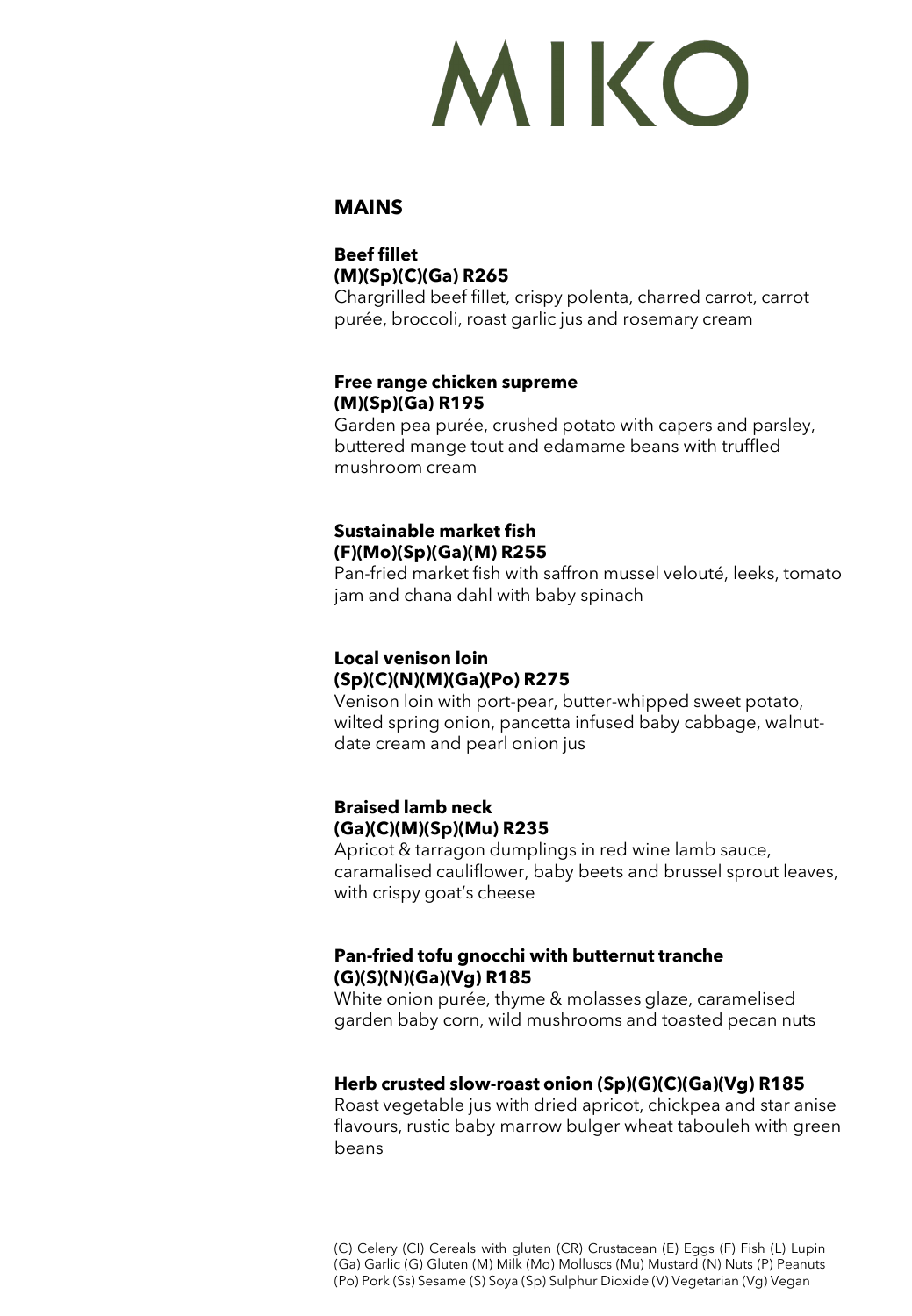

## **SIMPLY DONE**

Chargrilled beef fillet with red wine jus (Sp)(C)(Ga)(Po) R205

Pan-fried chicken supreme with truffled mushroom ragout (M)(Sp)(Ga) R145

Pan-fried market fish with salsa verde (F)(Sp)(Ga)(Mu)(C) R195

# **SIDES R55**

Crispy fries (Vg)

Crème fraiche and garlic crushed new potato(V)(M)(Ga)

Steamed long stem broccoli with lemon butter and togarashi (V)(M)(Ss)

Maple roasted butternut with almonds (N)(Vg)

Garden salad with feta, olives and roasted seeds for one (V)(M)(Sp)(Ga)